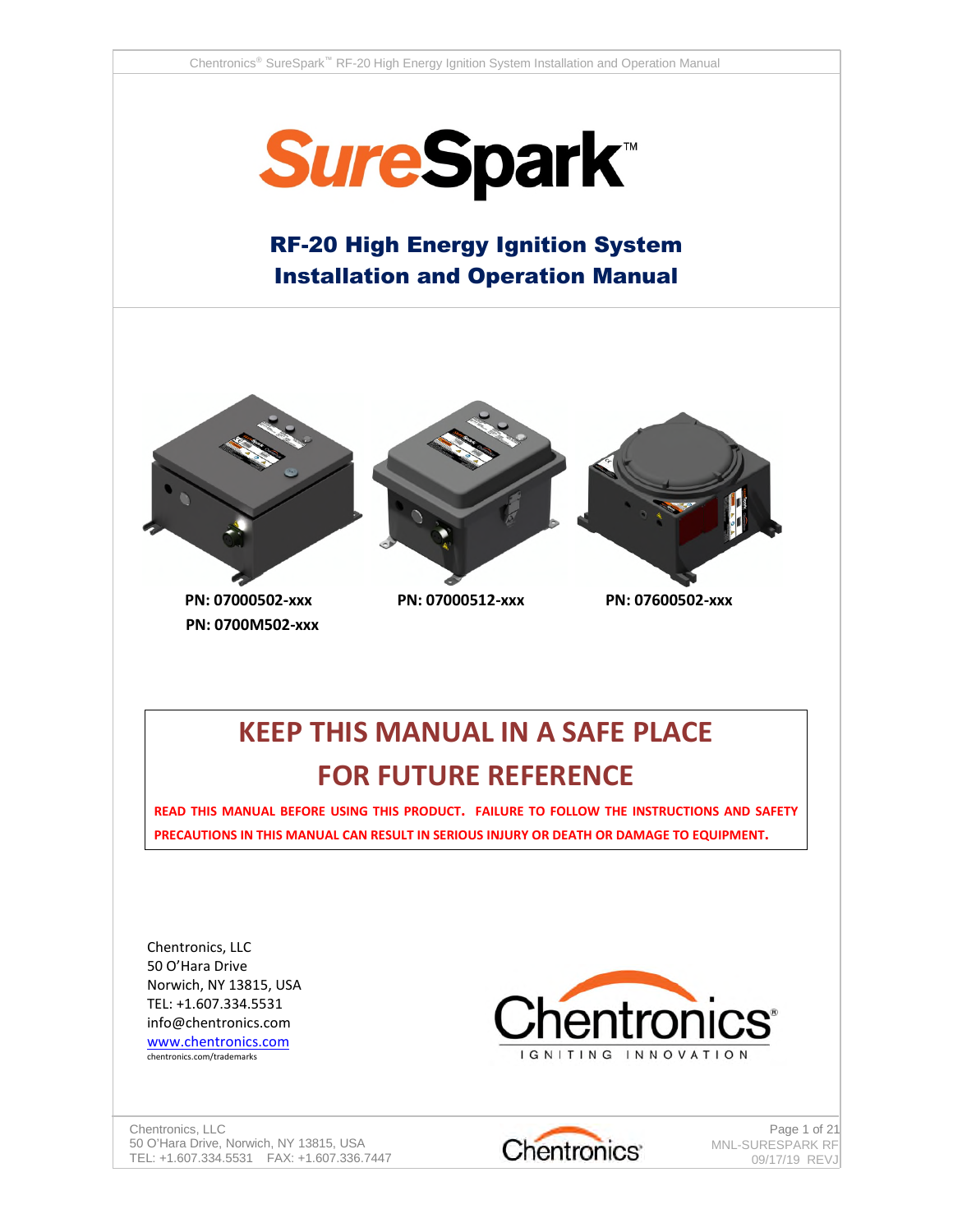## **Contents**

| 4.3 |  |  |  |  |
|-----|--|--|--|--|
| 4.4 |  |  |  |  |
| 4.5 |  |  |  |  |
|     |  |  |  |  |
|     |  |  |  |  |
|     |  |  |  |  |
|     |  |  |  |  |
|     |  |  |  |  |
|     |  |  |  |  |
|     |  |  |  |  |
| 5.6 |  |  |  |  |
|     |  |  |  |  |
|     |  |  |  |  |
|     |  |  |  |  |
|     |  |  |  |  |
|     |  |  |  |  |
|     |  |  |  |  |
|     |  |  |  |  |
|     |  |  |  |  |
|     |  |  |  |  |
|     |  |  |  |  |
|     |  |  |  |  |
|     |  |  |  |  |
|     |  |  |  |  |
|     |  |  |  |  |
|     |  |  |  |  |
|     |  |  |  |  |

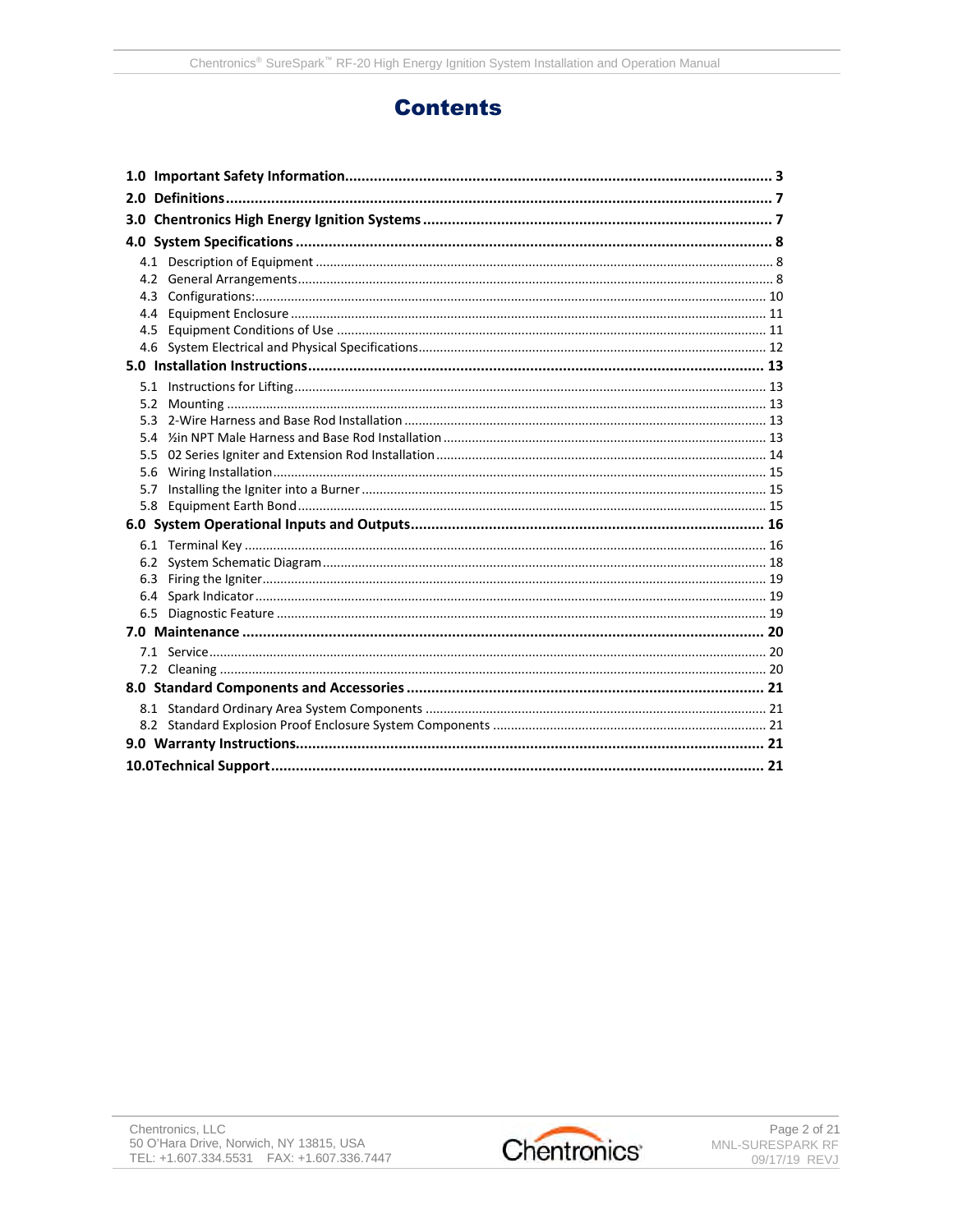# 1.0 Important Safety Information



**Read All Instructions before Using Equipment**



The instructions provided in this manual have been prepared to serve as a general guide. It is intended for use by qualified personnel with knowledge of equipment of this type. It is not intended to cover all possible variations in equipment or to provide for specific operating problems which may arise.

You are responsible for adhering to all warnings or cautions provided in this Manual.

In addition to any general safety measures provided in this Manual, you must comply with all current national, state, local and company safety regulations at all times.

### **Safety Symbols used in this manual comply with ISO 3864.**

**THESE SYMBOLS ARE USED TO ALERT YOU TO POTENTIAL PERSONAL INJURY HAZARDS. OBEY ALL SAFETY MESSAGES THAT FOLLOW THESE SYMBOLS TO AVOID POSSIBLE INJURY OR DEATH.**



**Indicates a hazard with a high level of risk which, if not avoided will result in death or serious injury.**





**Indicates a hazard with a medium level of risk which, if not avoided could result in death or serious injury.**

**Indicates a hazard with a low level of risk which, if not avoided will result in minor or moderate injury.**

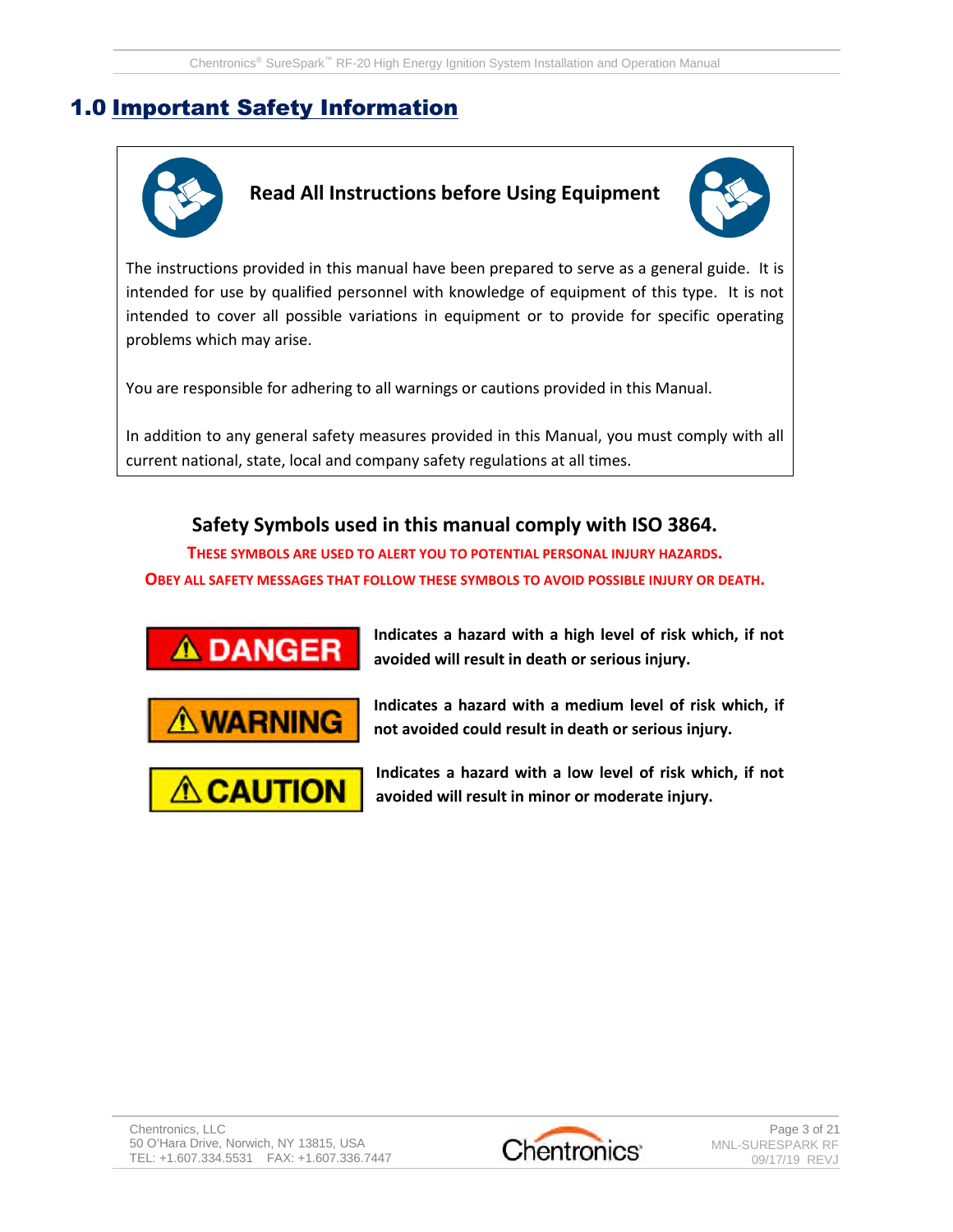





The equipment contains a High Energy Ignition System which contains **DANGEROUS AND POTENTIALLY LETHAL VOLTAGE.** To avoid risk of serious injury from electric shock, always follow the safety precautions listed below:

Disconnect power before servicing the equipment.

Ensure the equipment is appropriately bonded to earth before use. See Section 5.6 regarding equipment earth bond locations.

Do not join or separate any connection to the equipment when the equipment is energized.

Do not apply power to the equipment without an igniter.

Keep the igniter firing end away from all personnel and flammable material.

The equipment must be installed and serviced by qualified personnel in accordance with this manual and applicable local and national codes, standards, and ordinances.

The equipment is not field-repairable. Do not attempt to disassemble or repair the equipment.

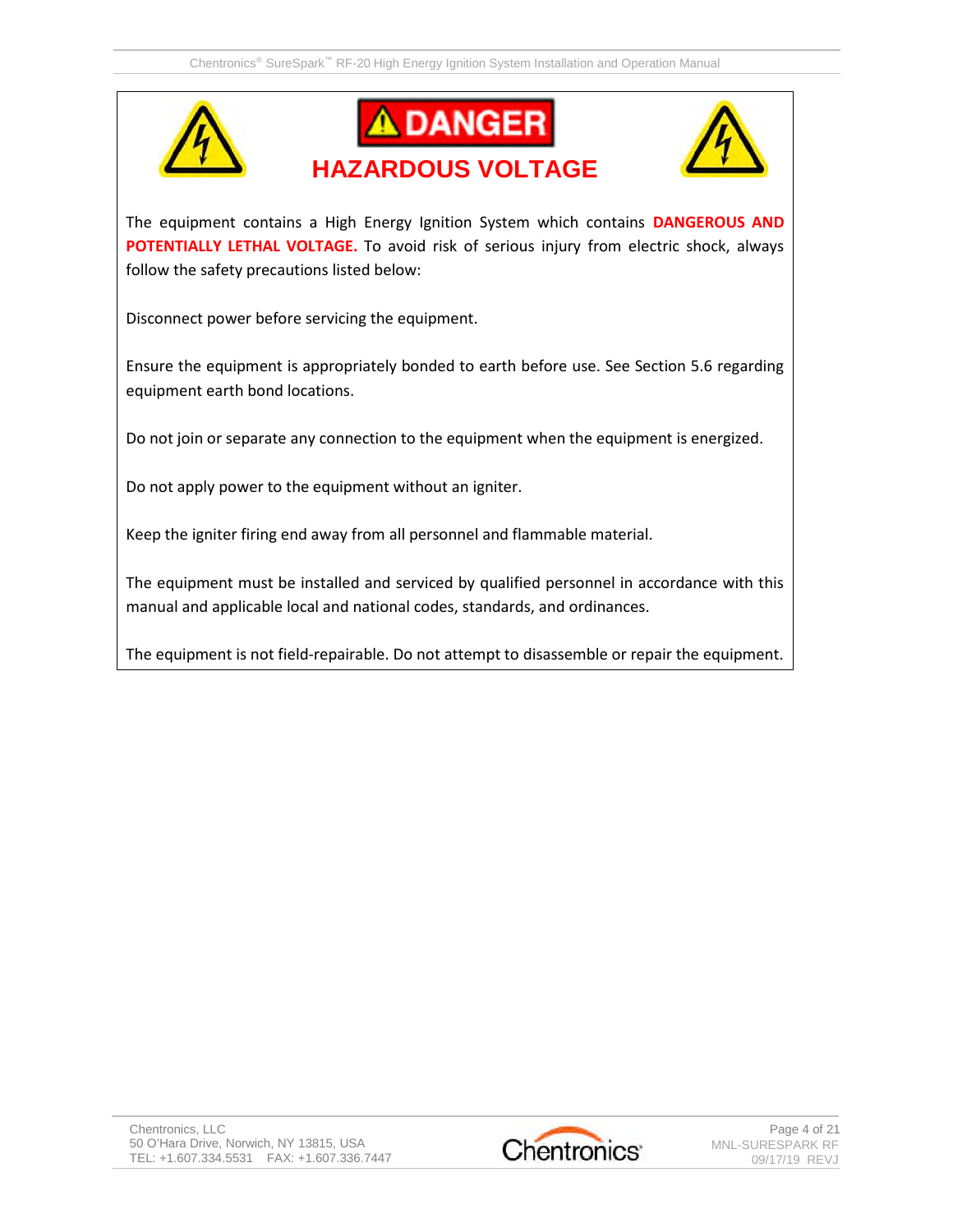## **Les symboles de sécurité utilisés dans ce manuelsont conformes à la norme ISO 3864.**

#### **CES SYMBOLES SONT UTILISÉS POUR VOUS AVERTIR DES RISQUES DE BLESSURES POTENTIELS. RESPECTEZ TOUS LES MESSAGES DE SÉCURITÉ QUI SUIVENT CES SYMBOLES POUR ÉVITER LES BLESSURES POTENTIELLES OU LA MORT.**



**Indique un danger avec un niveau élevé de risque qui, s'il n'est pas évité, entraînera la mort ou des blessures graves.**



**Indique un danger avec un niveau de risque moyen qui, s'il n'est pas évité, pourrait entraîner la mort ou des blessures graves.**



**Indique un danger avec un niveau de risque bas qui, s'il n'est pas évité, entraînera des blessures mineures ou modérées.**

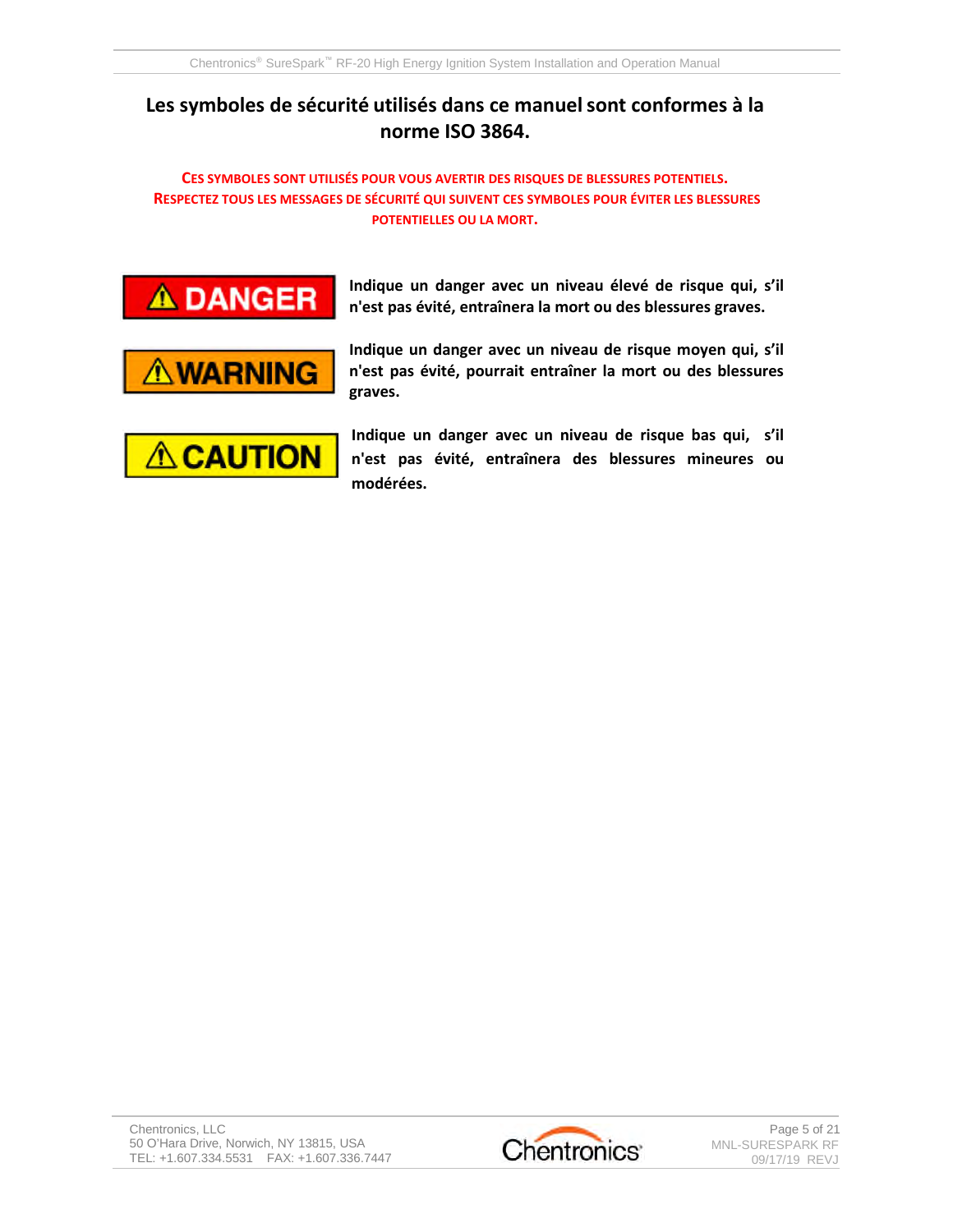





L'appareil contient un système d'allumage à haute énergie qui contient une **TENSION DANGEREUSE ET POTENTIELLEMENT MORTELLE.** Pour éviter les risques de blessures graves par électrocution, suivez toujours les précautions de sécurité indiquées ci-dessous:

Coupez l'alimentation avant l'entretien du matériel.

S'assurer que l'équipement est correctement mis à la terre avant l'utilisation. Voir la section 5.6 concernant l'emplacement des liaisons à la terre de l'équipement.

Ne pas connecter ou séparer toute connexion à l'équipement lorsque l'appareil est sous tension.

Ne pas appliquer de tension à l'appareil sans un allumeur.

Gardez l'extrémité de l'allumeur loin de tout personnel et de matériels inflammables.

L'équipement doit être installé et entretenu par du personnel qualifié, conformément à ce manuel, aux codes locaux et nationaux applicables, et aux normes et règlements en vigueur.

L'appareil n'est pas réparable sur site. Ne tentez pas de démonter ou de réparer l'équipement.

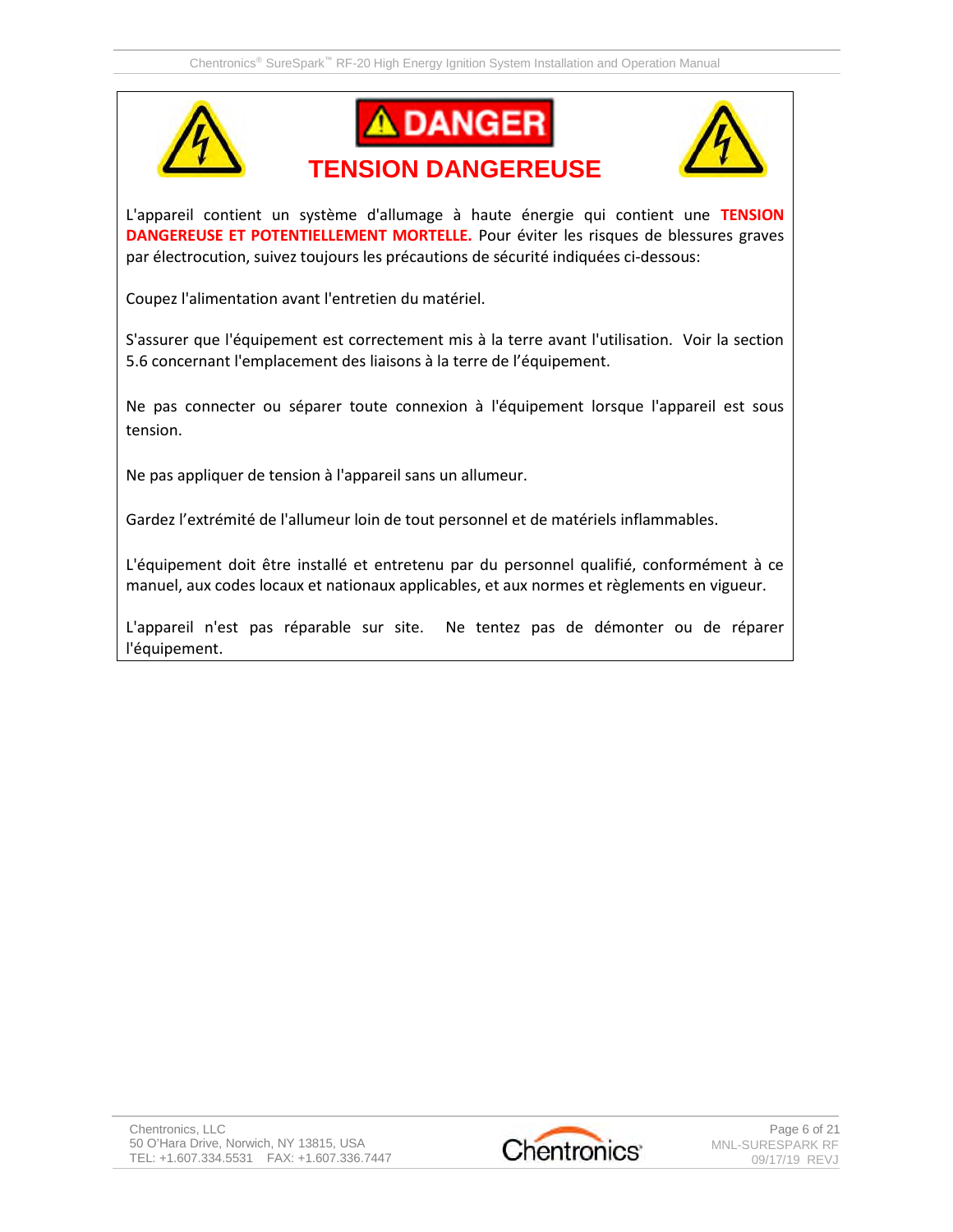## 2.0 Definitions

**Spark** – An electric current arc.

- **High Energy Ignition** Electric spark ignition system utilizing high energy sparks for direct ignition of hydrocarbon fuels such as gas, diesel, or #6 oil.
- **High Energy Exciter** An electronic device that stores electric charge and releases it cyclically in abrupt bursts to an igniter to create high power sparks.

## 3.0 Chentronics High Energy Ignition Systems

Chentronics High Energy Ignition (HEI) systems directly ignite burner fuels by providing short time duration (impulse), high current electrical arcs commonly referred to as *sparks*. These sparks are generated by abruptly releasing electrical energy (charge) stored in large capacitors. The energy is released through an igniter driver circuit called a *pulse forming network* to specialized high energy igniters. The result is a high power spark with increased ability to ignite fuels.



**Figure 1: High Energy Exciter basic schematic.**

Chentronics High Energy Ignition Systems are designed to operate in conditions of extreme temperature, moisture, and contamination; creating high power sparks that dependably provide direct spark ignition to a wide range of fuels in a wide range of adverse conditions. The igniter can spark even under water.



**Figure 2: Igniter firing in water.**

*NOTE: Firing igniters submerged in water will cause them to excessively wear and reach end of life very quickly.*

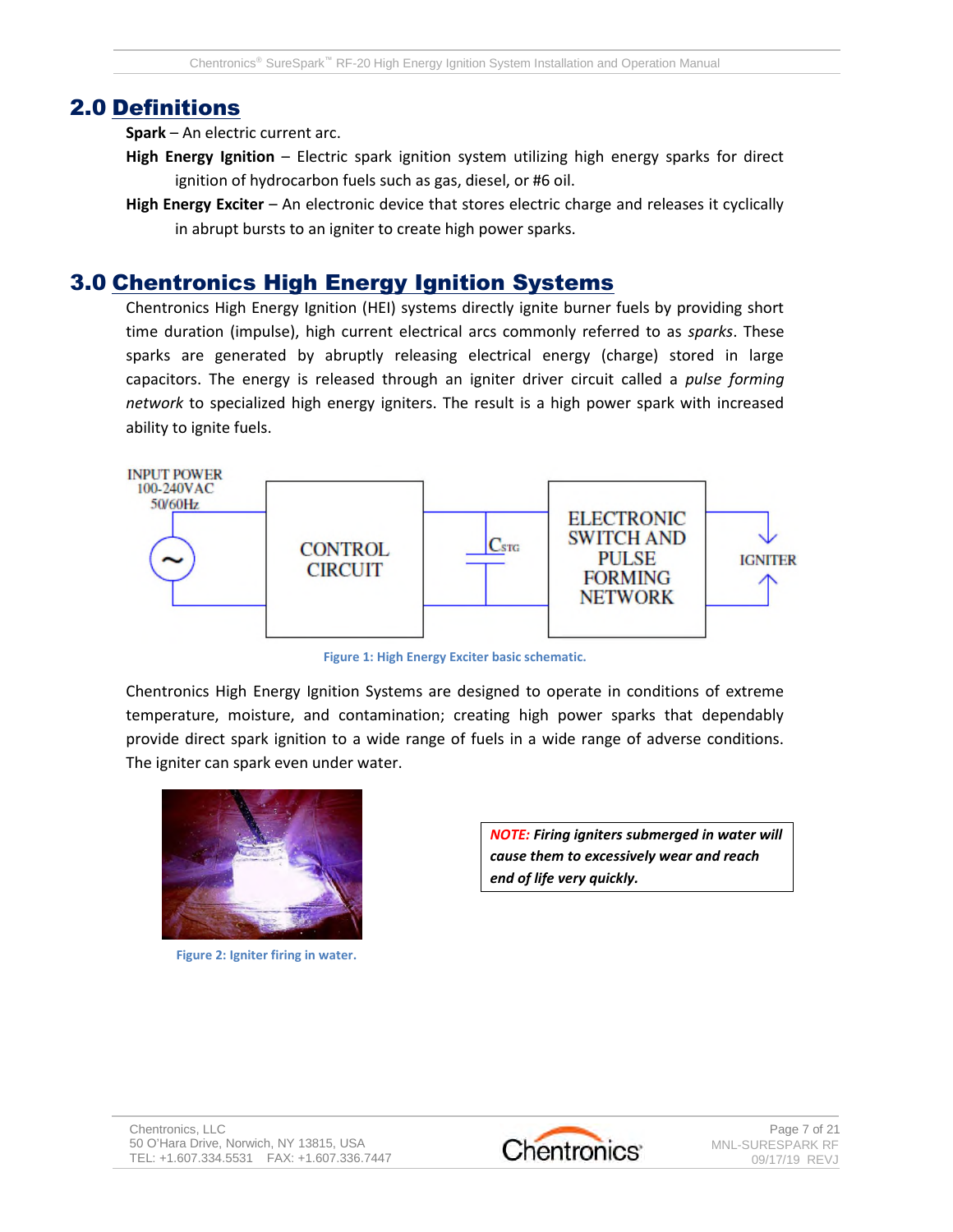### 4.0 System Specifications

#### **4.1 Description of Equipment**

The Chentronics SureSpark RF-20 high energy ignition system is specifically designed to ignite Residual Oil (#6) directly while operating in a wide range of environmental conditions. For convenience, there is an external Spark LED which indicates when the igniter is sparking and when the igniter tip needs to be replaced. This allows the user to replace igniter tips before they fail and prevent ignition faults from occurring. There is also an Igniter Wear indicator which turns on red when an igniter fault is detected and remains on until the run signal is cycled. This additional feature allows for easier location of failed units when multiple units are being operated simultaneously.

#### **4.2 General Arrangements**

4.2.1 RF-20 Ordinary Area



**Figure 3: Ordinary Area RF-20 ignition system general arrangement. NOTE: Harness, base rod, extension rod (optional), and igniter are sold separately.**

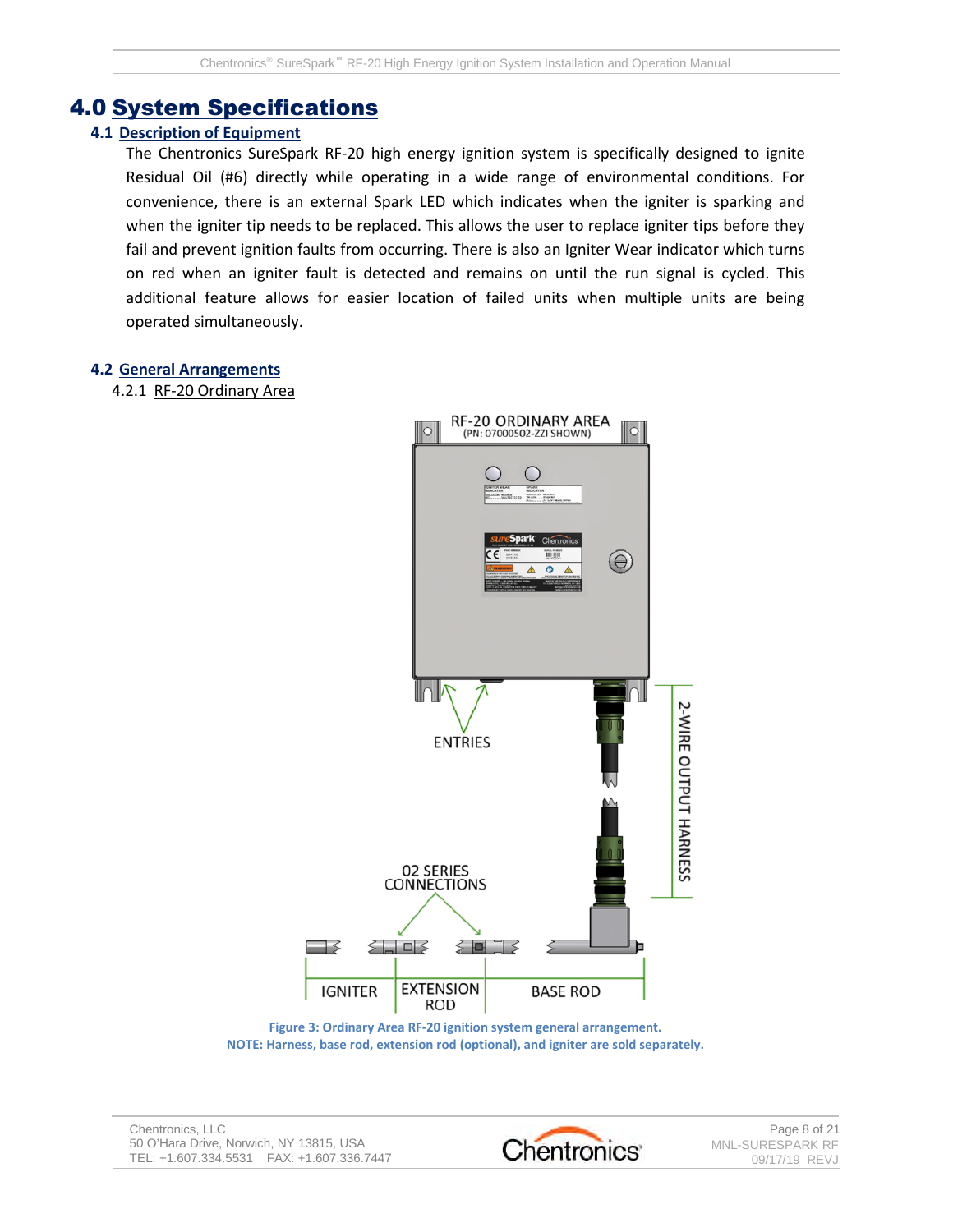#### 4.2.2 RF-20 With Explosion Proof Enclosure



**Figure 4: RF-20 ignition system with explosion proof enclosure general arrangement. Not to scale. NOTE:** Harness, base rod, extension rod (optional), and igniter are sold separately.

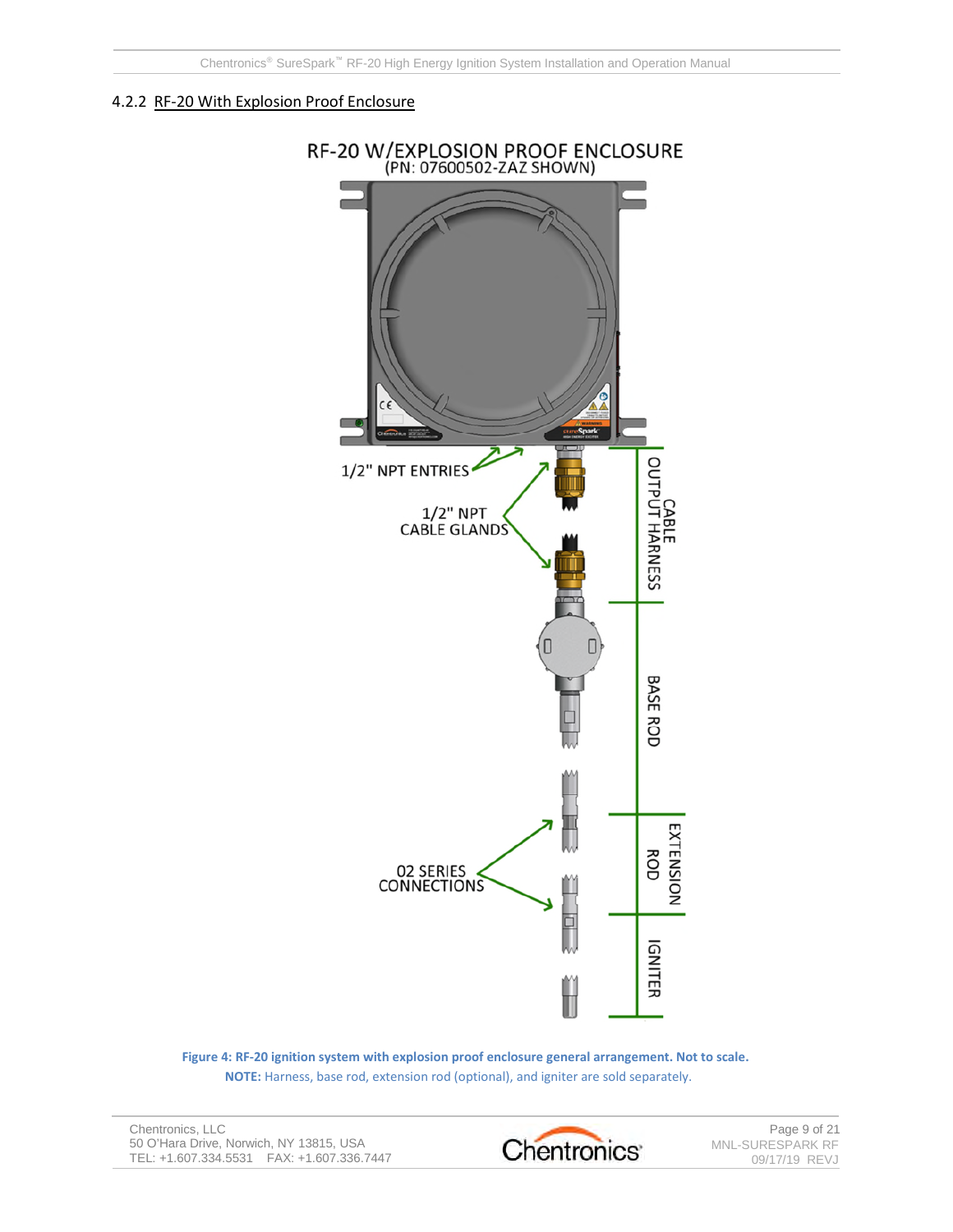#### **4.3 Configurations:**

- The SureSpark RF-20 is available in three enclosures as described below:
	- **0700x502-xxx** Plate-metal enclosures with painted mild steel, 304 stainless steel,
		- or 316 stainless steel options. Available with optional spark switch.



**07000512-xxx** – Fiberglass enclosure with optional spark switch.



**07600502-xxx** – Explosion proof enclosure with optional.



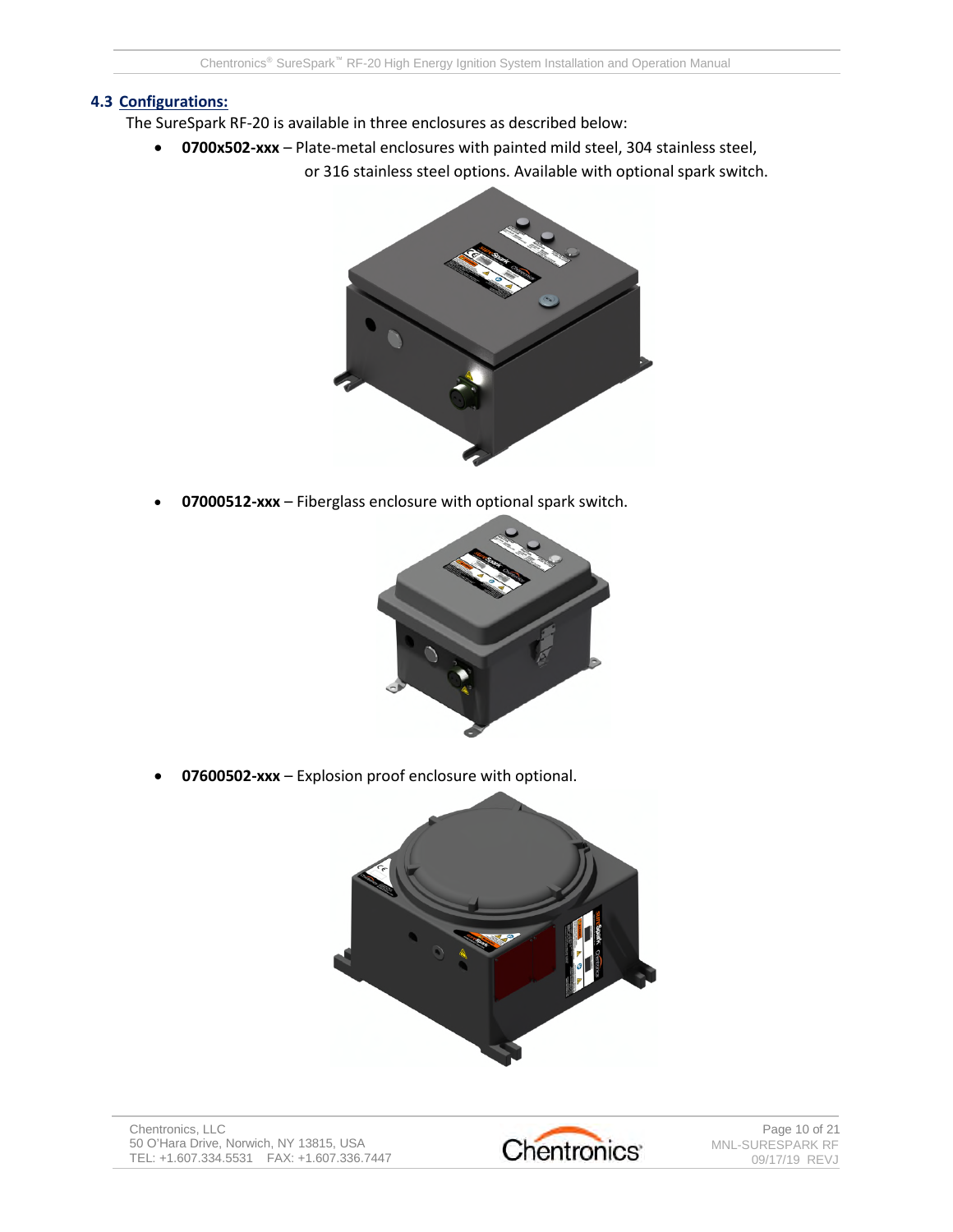#### **4.4 Equipment Enclosure**

The equipment is sealed in an enclosure which has an IP66 rating. The 304/316 stainless steel or fiberglass enclosure options provide NEMA Type 4X rating. The painted mild steel enclosure provides NEMA Type 4 rating.

#### **4.5 Equipment Conditions of Use**

The SureSpark system equipment is subject to the following conditions of use and limitations:

- 1. All wiring must be rated at or above 90°C. The installation must use conduit or an entry hub to protect wiring from damage.
- 2. A switch or circuit-breaker to separate the device from mains must be included in the installation. The switch or circuit-breaker must be suitably located and easily reached. It is recommended that it be located near the exciter enclosure.
- 3. The cover shall not be unlocked or opened until the power has been turned off for at least 5 minutes.
- 4. The equipment shall not be subjected to ambient temperatures greater than +75°C or less than -25°C while operating.
- 5. The equipment's connections shall not be joined or separated when the equipment is in use (powered).
- 6. The equipment shall not be operated without an igniter attached.
- 7. The equipment shall be properly grounded. Please see Section 5.6 regarding earth bond requirements.
- 8. The igniter, extension rod, or base rod must be secured to the grounded building frame using a metal fixture.

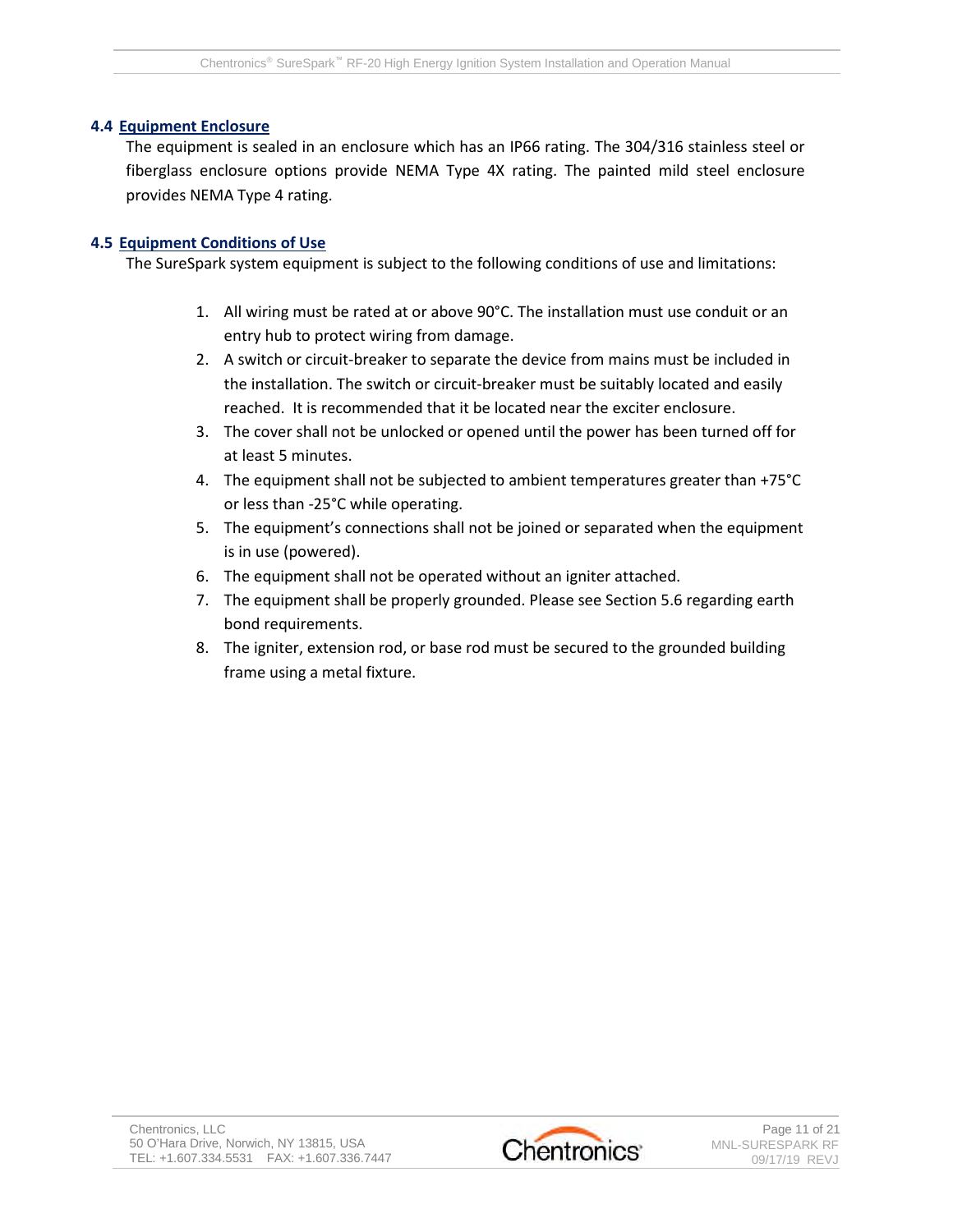| <u>stem Electrical and Hilysical Specifications</u> |                                                                                                                                                                                       |  |  |
|-----------------------------------------------------|---------------------------------------------------------------------------------------------------------------------------------------------------------------------------------------|--|--|
| Application:                                        | High-energy, direct-spark ignition system                                                                                                                                             |  |  |
| Input Power:                                        | 100-240VAC 50/60Hz, 5A MAX                                                                                                                                                            |  |  |
| <b>Exciter Type:</b>                                | High Energy Ignition                                                                                                                                                                  |  |  |
| <b>Exciter Duty Cycle:</b>                          | [2 min on / 5 min off] for 4 cycles, then off for 60 min                                                                                                                              |  |  |
| <b>Exciter Spark Command:</b>                       | With jumper, apply power to begin sparking.<br>Without jumper, apply 24V DC, close contacts, or push-<br>button switch (optional) to begin sparking.                                  |  |  |
| Exciter Spark Indicator:                            | When powered and in standby, LED is on solid Yellow.<br>When attempting to spark, LED turns Blue and flashes off<br>at steady rate when successful spark output currents<br>detected. |  |  |
| Igniter Wear Indicator:                             | When an igniter fault is detected, LED turns on solid Red<br>and remains on until spark signal is removed and<br>reapplied.                                                           |  |  |
| <b>Exciter Energy:</b>                              | 12J min per Spark                                                                                                                                                                     |  |  |
| <b>Exciter Spark Rate:</b>                          | 20 SPS min                                                                                                                                                                            |  |  |
| <b>Operating Temperature Limits:</b>                | -25°C to 75°C                                                                                                                                                                         |  |  |
| <b>Storage Temperature Limits:</b>                  | -55°C to 105°C                                                                                                                                                                        |  |  |
| Humidity:                                           | 0 to 100% condensing                                                                                                                                                                  |  |  |
| Enclosure:                                          |                                                                                                                                                                                       |  |  |
| 07000502:                                           | Brushed Stainless Steel (304 or 316)                                                                                                                                                  |  |  |
|                                                     | or Gray Painted Mild Steel                                                                                                                                                            |  |  |
| 07000512:                                           | Fiberglass                                                                                                                                                                            |  |  |
| 07600502:                                           | Copper Free Cast Aluminum                                                                                                                                                             |  |  |
| Weight:                                             |                                                                                                                                                                                       |  |  |
| 07000502:                                           | Approximately 20lb (9 kg)                                                                                                                                                             |  |  |
| 07000512:                                           | Approximately 20lb (9 kg)                                                                                                                                                             |  |  |
| 07600502:                                           | Approximately 50lb (23 kg)                                                                                                                                                            |  |  |
| Dimensions:                                         |                                                                                                                                                                                       |  |  |
| 07000502:                                           | 12 x 7 x 12 in                                                                                                                                                                        |  |  |
| 07000512:                                           | 10 x 8.4 x 12 in                                                                                                                                                                      |  |  |
| 07600502:                                           | 12 x 8.4 x 12 in                                                                                                                                                                      |  |  |

### **4.6 System Electrical and Physical Specifications**

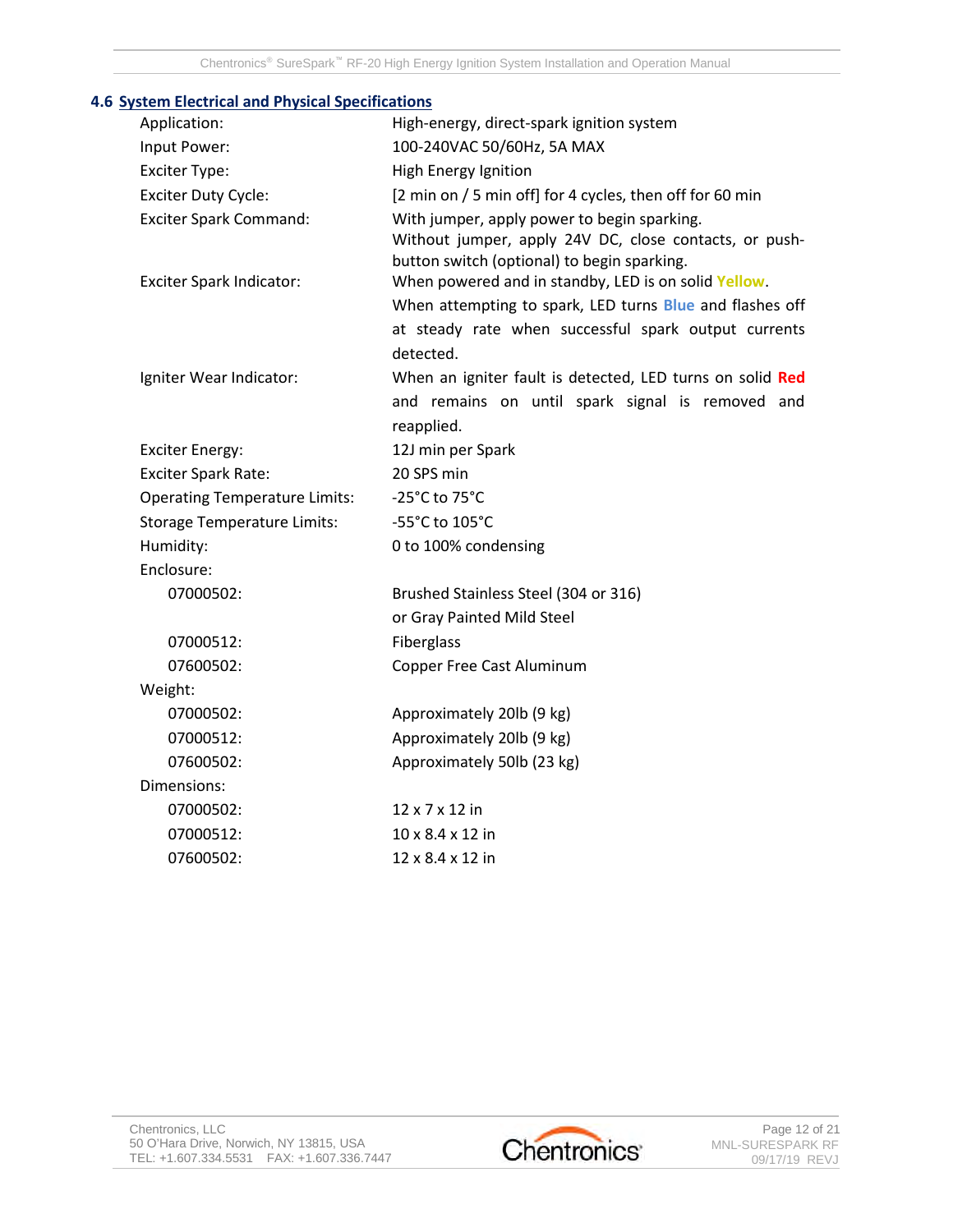## 5.0 Installation Instructions

### **5.1 Instructions for Lifting**

The exciter should be carried only by someone who is capable of safely lifting 50lb equipment.

### **5.2 Mounting**

For mounting dimensions, refer to the equipment datasheet. The exciter should be mounted to a firm structure.

### **5.3 2-Wire Harness and Base Rod Installation**

Insert the male end of the harness into the connector on the exciter and fully hand-tighten. Next connect the female end of the harness to the base rod and fully hand-tighten. See Figure 5.



**Figure 5: Output Harness and Base Rod installation for units with 2-Wire connectors.**

#### **5.4 ½in NPT Male Harness and Base Rod Installation**

Install one end of the harness to the exciter enclosure by following the provided manufacturer instructions for cable-gland installation. Next connect the **black** harness wire to the terminal marked "LO" and connect the remaining harness wire (**red**) to the terminal marked "HI" on the exciter top board. A correct connection is shown in Figure 6 below.



**Figure 6: Correct connection of output harness wires with ½in NPT Male Harness.**

Next, unscrew the cover on the base rod and install the other end of the harness to the base rod by following the provided manufacturer instructions for cable gland installation. Connect the **black** harness wire to the green ground terminal (Figure 6) and tighten. Next connect the remaining harness wire (**red**) to the rod wire using either the provided ceramic wire nut or the brass inline connector. For the ceramic wire nut option, twist the wires together and terminate the connection by inserting the twisted pair into the ceramic wire nut and tightening by hand. For

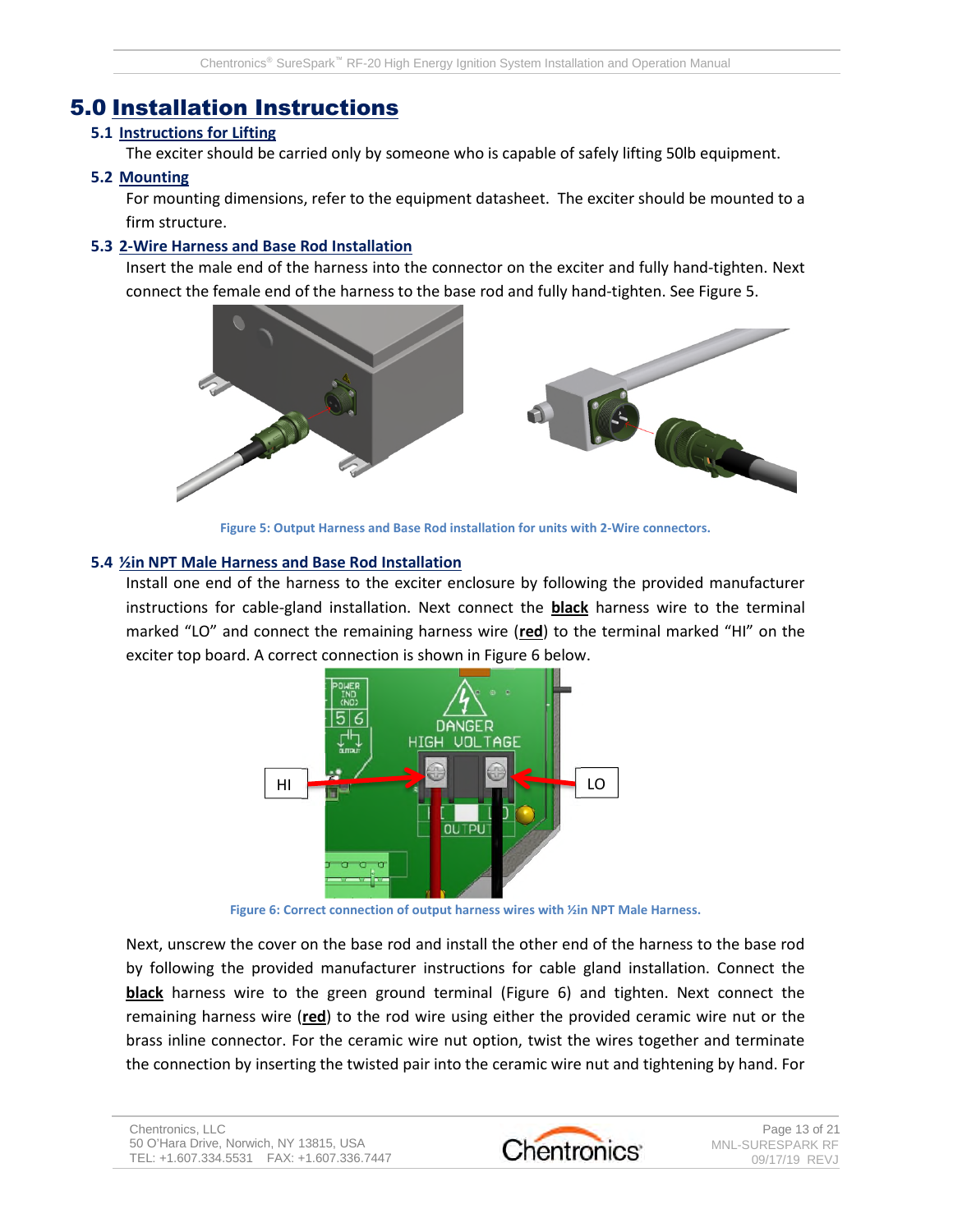the brass inline connector option, pull back the white sleeve on the base rod wire to reveal the brass inline connector, make the connection, and **pull the sleeve back to insulate the connector.**



## *NOTICE: Verify the rod wire is fully connected to the harness wire (RED or WHITE).*

#### **5.5 02 Series Igniter and Extension Rod Installation**

To install the extension rod or igniter, press the male connector to the female connector and fully hand tighten.



**Figure 8: Series 02 igniter/extension rod connection.**

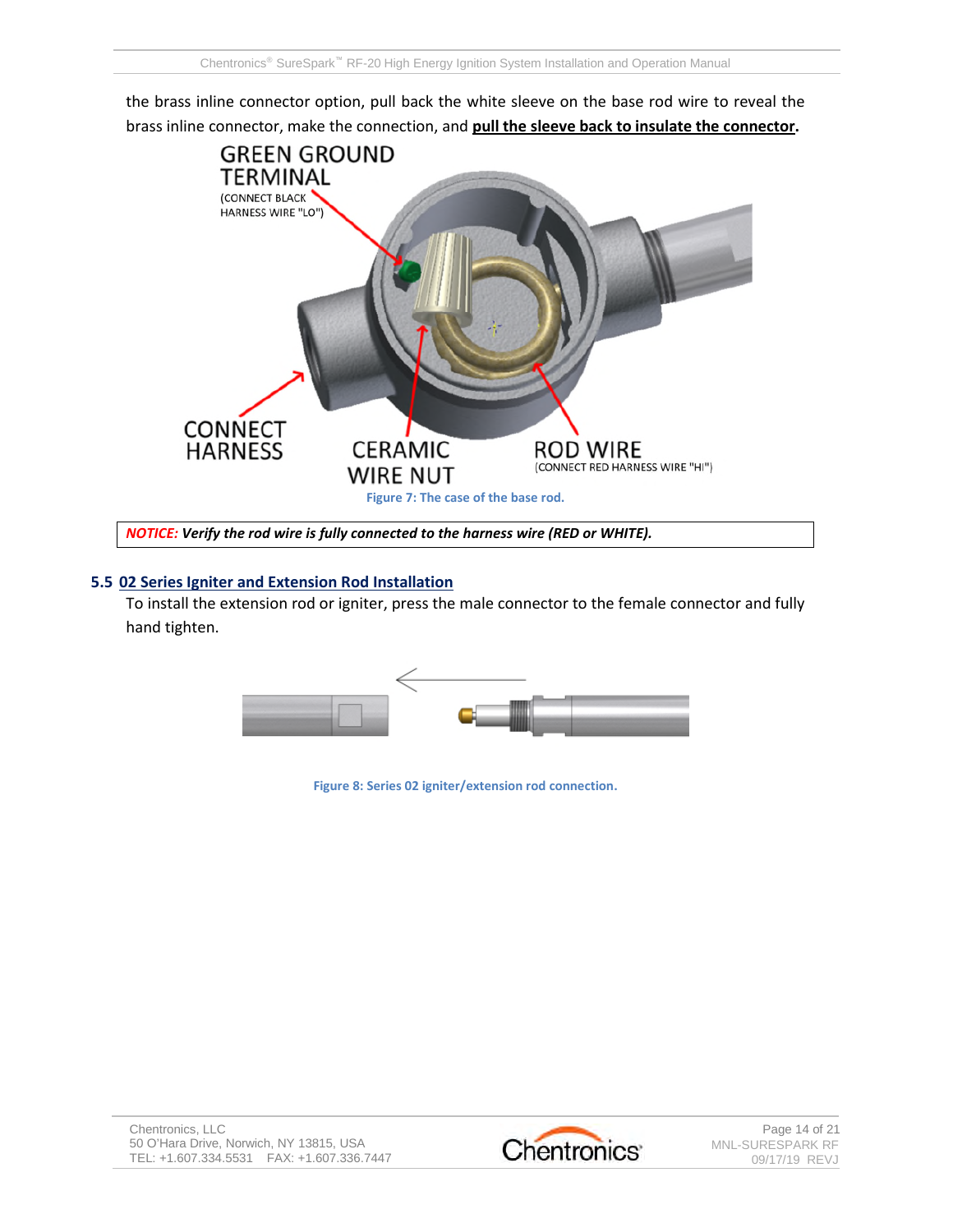#### **5.6 Wiring Installation**

The SureSpark includes two enclosure entries for power/control wiring. Wiring must be rated at least 90°C. Connections should be made only when the equipment and wiring are not energized. Once connected, the wiring should not be removed from the exciter until it has been deenergized for at least 5 minutes. See sections 6.1 and 6.2 for terminal descriptions.

To power the exciter, apply 100-240VAC at 50/60 Hz, between terminals L1 and L2, and connect the terminal marked with the ground symbol  $\pm$  to earth ground. Control wiring is connected to terminals 1-6 and terminals 7-9. The power/control terminals are shown in Figure 9.



**Figure 9: Exciter Power/Control Wiring.**

#### **5.7 Installing the Igniter into a Burner**

Consult the burner manufacturer's instruction manual for igniter installation into your specific burner. Clamp the igniter rod in place using metal fixtures/clamps.

### **5.8 Equipment Earth Bond**

Main earth bond is located at the input terminal referenced in Section 5.6 of this manual. Provide additional enclosure earth bonds per local electrical installation code, if required.

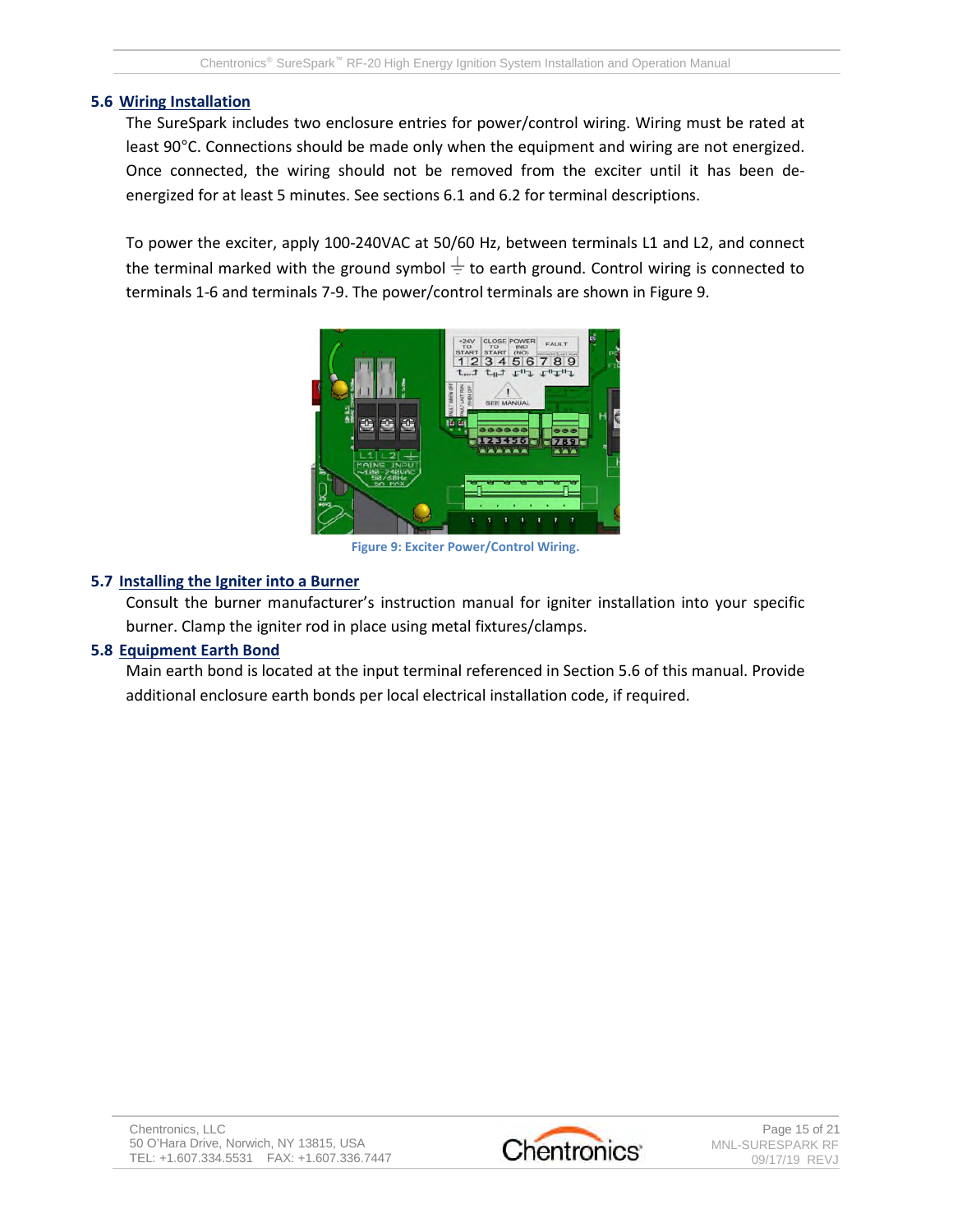## 6.0 System Operational Inputs and Outputs

### **6.1 Terminal Key**

The following functions illustrate the input and output functionality of the SureSpark exciter.

| <b>MAINS TERMINAL</b>         | <b>TERMINAL DESCRIPTION</b>                                                                            |  |  |  |
|-------------------------------|--------------------------------------------------------------------------------------------------------|--|--|--|
| L1                            | Input power (L1/HOT) wire, 14AWG min., 300V min.                                                       |  |  |  |
| L2                            | Input power (L2/NEUTRAL) wire, 14AWG min., 300V min.                                                   |  |  |  |
| <del>수</del>                  | Input (GROUND) wire, 14AWG, 300V min.                                                                  |  |  |  |
| <b>OUTPUT TERMINAL</b>        | <b>TERMINAL DESCRIPTION</b>                                                                            |  |  |  |
| HI                            | Output, Igniter center wire, 14AWG, 2400V min.                                                         |  |  |  |
| LO                            | Output, Igniter shell return, 14AWG, 2400V min.                                                        |  |  |  |
|                               | Return wire must connect directly from this output to harness/igniter                                  |  |  |  |
|                               | shell, NOT to enclosure chassis.                                                                       |  |  |  |
|                               | NOTE: Chentronics harnesses and igniters are designed to be in                                         |  |  |  |
|                               | compliance with Chentronics exciter requirements.                                                      |  |  |  |
| +24V TO START                 | <b>TERMINAL DESCRIPTION</b>                                                                            |  |  |  |
| $1 - 2$                       | Input Spark Control - Applying a 24VDC signal to these terminals will                                  |  |  |  |
|                               | energize the exciter to spark. Current draw is approximately 6mA.                                      |  |  |  |
| <b>CLOSE TO START</b>         | <b>TERMINAL DESCRIPTION</b>                                                                            |  |  |  |
| 3-4                           | Input Spark Control - Closing terminals 3-4 using a ZVC signal or a jumper                             |  |  |  |
|                               | wire will energize the exciter to spark.                                                               |  |  |  |
|                               |                                                                                                        |  |  |  |
|                               | NOTICE: Do not connect to the 24VDC START terminals and the CLOSE TO START terminals at the same time. |  |  |  |
| <b>POWER INDICATOR</b>        | <b>TERMINAL DESCRIPTION</b>                                                                            |  |  |  |
| 5-6                           | Provides a closed contact output signal when proper input voltage is applied.                          |  |  |  |
| <b>IGNITER WEAR: PRESENT</b>  | <b>TERMINAL DESCRIPTION</b>                                                                            |  |  |  |
| $7 - 8$                       | Provides a closed contact output signal when spark rate is greater than                                |  |  |  |
|                               | the minimum spark rate.                                                                                |  |  |  |
|                               | Provides an open contact output signal when spark rate is less than the                                |  |  |  |
|                               | minimum spark rate.                                                                                    |  |  |  |
| <b>IGNITER WEAR: LAST RUN</b> | <b>TERMINAL DESCRIPTION</b>                                                                            |  |  |  |
| $8 - 9$                       | Provides a latched open contact output signal when igniter wear is                                     |  |  |  |
|                               | detected. Contacts will remain open until a start signal is re-applied, at                             |  |  |  |
|                               | which point they will reset closed until another fault is found. Pin 8 is                              |  |  |  |
|                               | shared in common between terminals 7 and 9.                                                            |  |  |  |

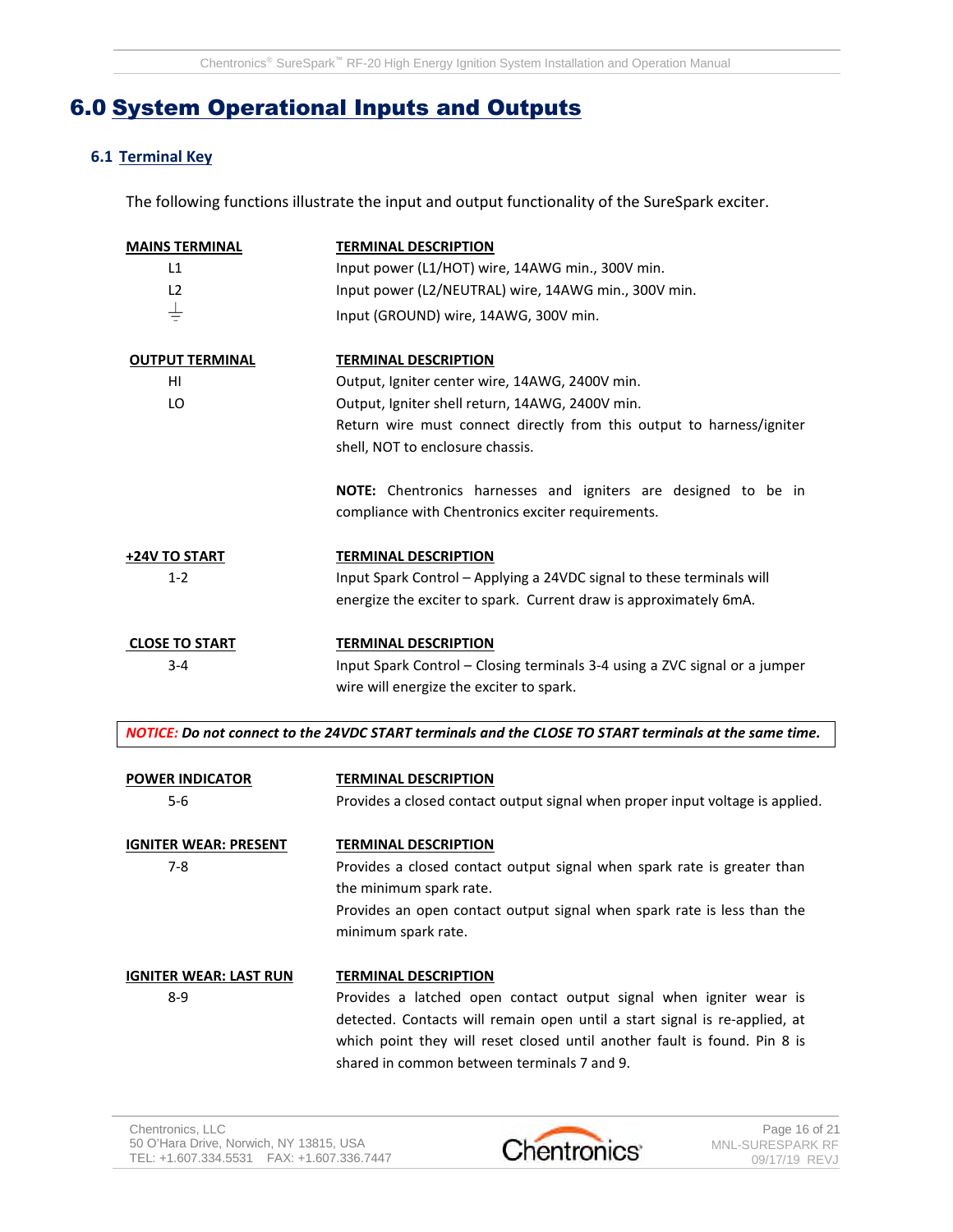





# **HAZARDOUS VOLTAGE**

Do not separate any cables from the enclosure until the power has been disconnected for 5 minutes, and do not energize the cable while it is disconnected from the enclosure.

# **TENSION DANGEREUSE**

Ne pas séparer les câbles du boîtier jusqu'à ce que le courant a été coupé pendant 5 minutes, et ne pas alimenter le câble tandis qu'il est déconnecté du boîtier.

**ACAUTION** 

## **STARTLING NOISE**

Igniters can make a loud "snapping" or "popping" noise when fired. Anticipate this noise and warn others to expect it before operating the equipment. Alert others in area before operating equipment.

# **BRUITS SAISISSANTS/SURPRENANTS**

Les allumeurs peuvent faire un fort bruit de « claquement » ou un bruit «sec» lors de l'allumage. Anticipez ce bruit et avertissez les autres de s'attendre à ce bruit avant de faire fonctionner l'équipement. Alertez tout individu dans la zone avant de faire fonctionner l'équipement.

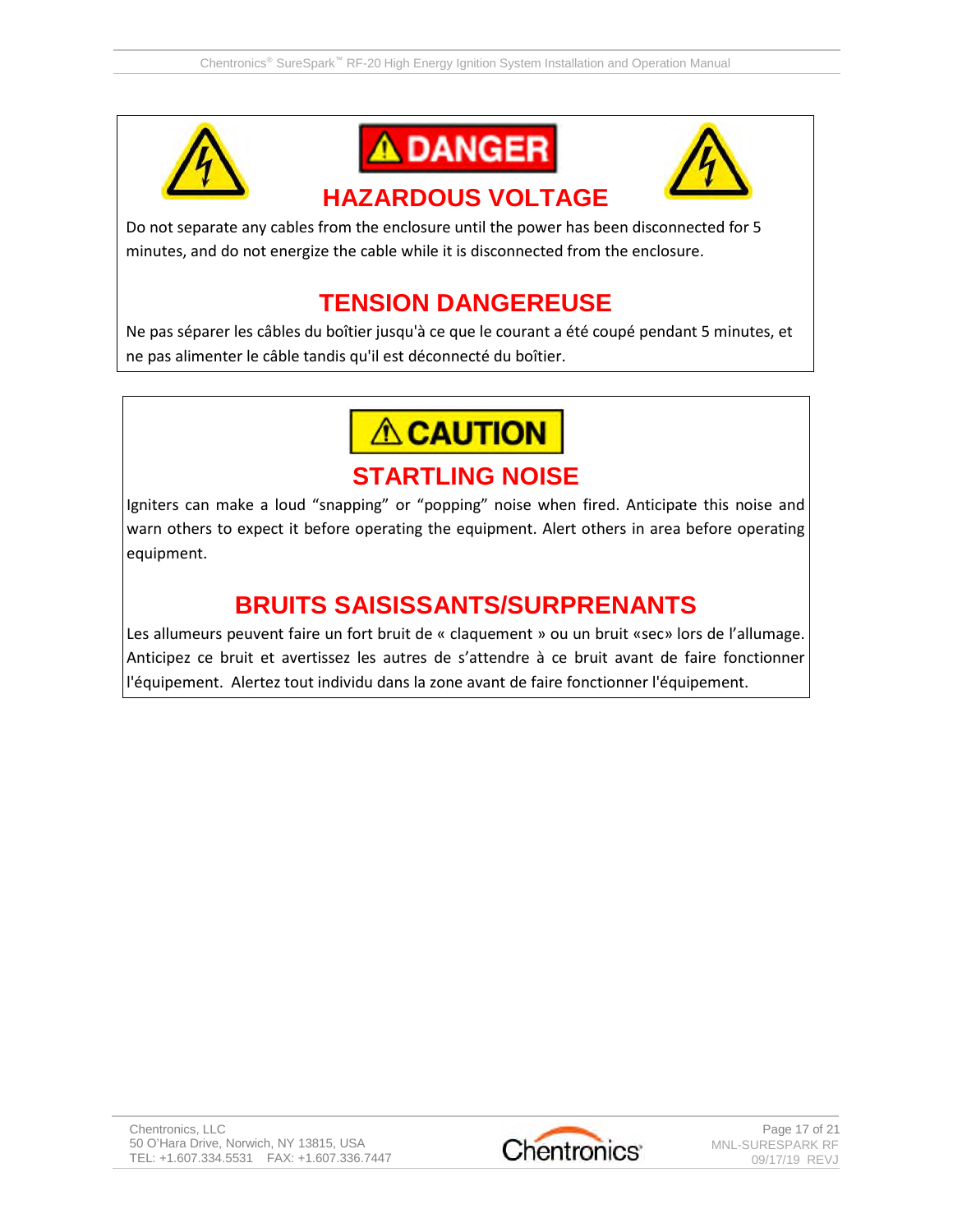#### **6.2 System Schematic Diagram**

The following schematic block diagram describes equipment functionality. See Section 6.1 for a description of the terminals.



**Figure 10: System schematic diagram.**

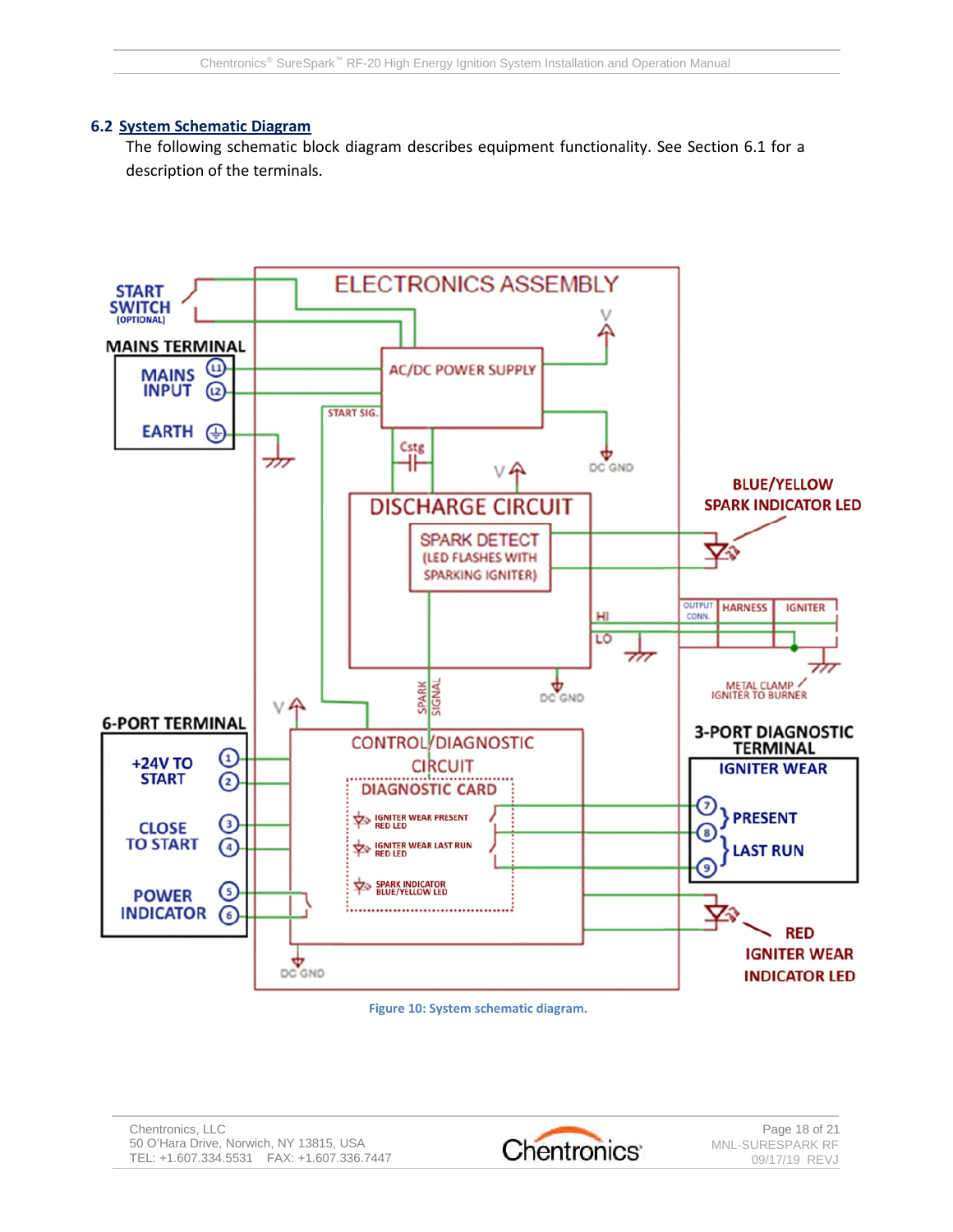#### **6.3 Firing the Igniter**

If a jumper is connected between pins 3 and 4 on the top board (CLOSE TO START Terminal), applying mains power to the input power terminals will begin sparking the igniter immediately. If a jumper is not used, the unit will power up in standby mode and can be fired using one of the following methods:

- Apply 24 V<sub>DC</sub> between terminals 1 and 2 (+24V TO START) to spark the igniter.
- Close (apply a ZVC signal) between terminals 3 and 4 (CLOSE TO START) to spark the igniter.
- If included, use the switch on the enclosure to fire the exciter.

*NOTICE: Enclosure switches come in momentary (hold to fire) and sustained (push on/push off) varieties.*

*NOTICE: Do not connect to the +24V TO START terminals and the CLOSE TO START terminals at the same time. See Section 6.1.*

#### **6.4 Spark Indicator**

The SureSpark system is equipped with a yellow/blue LED enclosure spark indicator which will visually represent the functionality of the Exciter circuit. The LED indicator is on the front of the enclosure and flashes off steadily whenever a spark occurs. If the LED is off, it means that power is not being applied to the exciter. If the LED is on solid yellow, it means the exciter is in standby mode and is ready to fire. If the LED is on blue and flashing at a constant rate, it means the igniter is firing correctly. If the LED is on blue and flashing at an intermittent rate, it means the igniter tip is failing and needs to be replaced. Finally, if the LED is on solid blue, it means the igniter tip has failed and must be replaced. See Table 1 for a quick reference.

| Table 1. LED Multatul Rev |               |                                             |  |  |  |
|---------------------------|---------------|---------------------------------------------|--|--|--|
| <b>Flash Rate</b>         | Color         | <b>Meaning</b>                              |  |  |  |
| Always Off                | <b>OFF</b>    | Device Not Powered                          |  |  |  |
| Solid                     | <b>YELLOW</b> | Ready to Fire (Standby)                     |  |  |  |
| Steady Rate               | <b>BLUE</b>   | <b>Normal Operation</b>                     |  |  |  |
| Intermittent              | <b>BLUE</b>   | Igniter tip near end of life (replace soon) |  |  |  |
| Solid                     | <b>BLUE</b>   | Igniter tip end of life (replace now)       |  |  |  |

**Table 1: LED Indicator Key**

#### **6.5 Diagnostic Feature**

There is a spark diagnostic feature which gives the exciter the ability to detect igniter faults. See Section 6.1 for a description of the IGNITER WEAR: PRESENT and IGNITER WEAR: LAST RUN terminals. There are also LEDs that correspond to these terminals. The IGNITER WEAR: PRESENT LED turns on when the spark rate drops below threshold. The IGNITER WEAR: LAST RUN LED turns on when the spark rate drops below threshold and stays off until the next start signal is applied, at which point it resets on. This LED is located both on the exciter and on the front panel of the enclosure. The diagnostic card also includes a blue/yellow Spark Indicator LED which serves the same function as the external Spark Indicator (See Section 6.4).

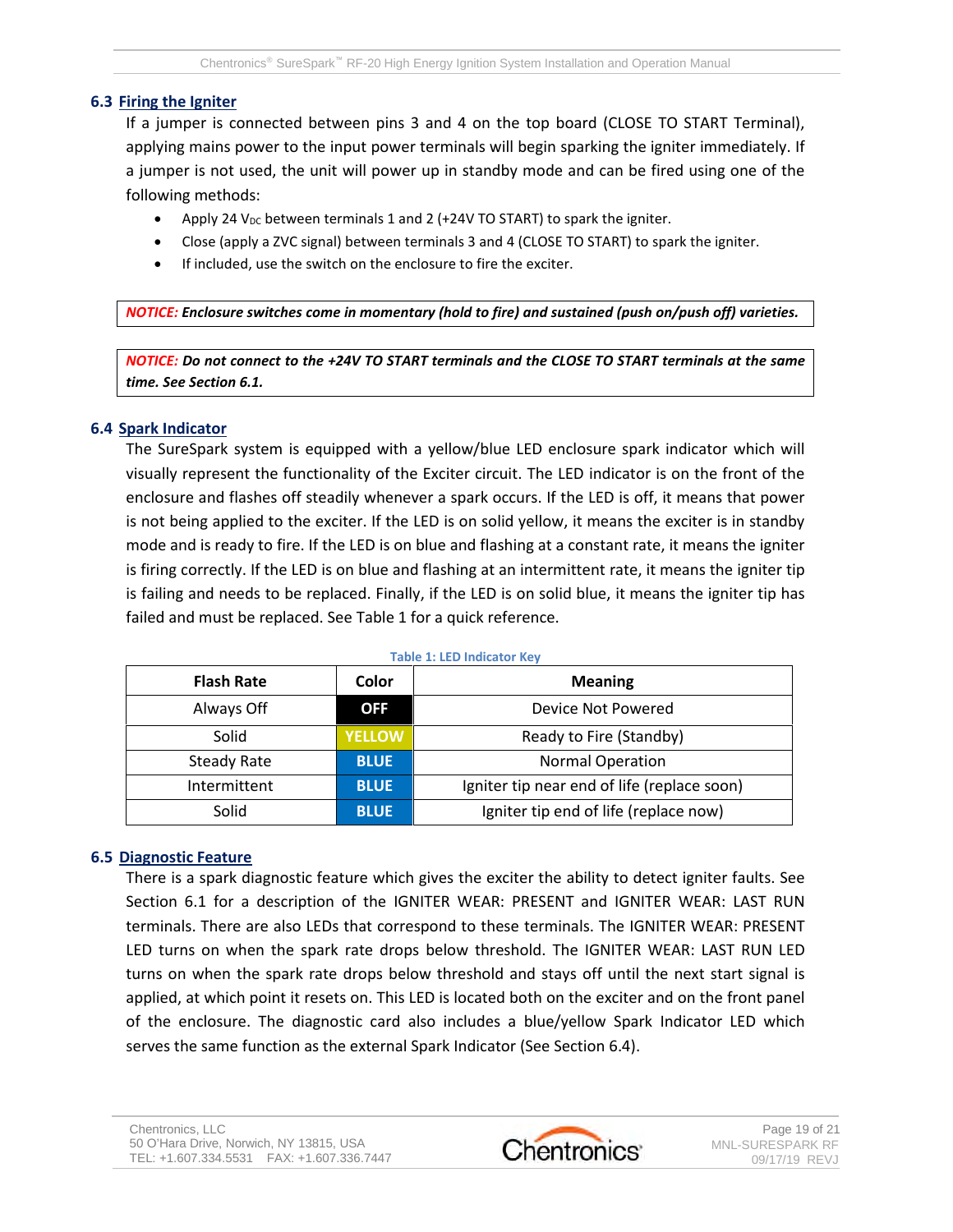## 7.0 Maintenance

#### **7.1 Service**

The unit is not field-repairable. The exciter internal electronic assembly may be replaced on-site, but the power must be disconnected for at least five minutes before the cover is unlocked and/or removed.

*NOTICE: Be sure to take careful note of all connections before removing the exciter internal assembly. Reconnect new internal assembly in the same manner. Incorrect connections or failure to connect all leads can result in damage to equipment.*

### **7.2 Cleaning**

- 7.2.1 **EXCITER** Remove debris that may have accumulated inside the exciter enclosure with a vacuum or non-metallic brush.
- 7.2.2 **HARNESS** Do not use acid or carbon tetrachloride as cleaning agents on conduit or harness. Clean the exterior with a stiff non-metallic brush moistened in cleaning solvents. Protect cable terminations from solvent contamination during cleaning. Heat or oil stains, which persist on the conduit after cleaning, are permissible.
- 7.2.3 **BASE ROD –** The ceramic well at the Base Rod end of the rod should be sprayed with a cleaning solvent or alcohol and if necessary, cleaned with a lint free rag.
- 7.2.4 **EXTENSION ROD –** The ceramic well at the igniter end of the rod should be sprayed with a cleaning solvent or alcohol and if necessary, cleaned with a lint free rag. The ceramic terminal end should be cleaned with a cleaning solvent or alcohol.
- 7.2.5 **IGNITER TIP** The ceramic terminal end should be cleaned with a cleaning solvent or alcohol. The tip should be sprayed to remove oil or other hydrocarbons that may contaminate the ceramic surface. Do not clean with a wire brush.







Disconnect power before servicing the equipment.

The equipment must be installed and serviced by qualified personnel in accordance with this manual and applicable local and national codes, standards, and ordinances.

The equipment is not field-repairable. Do not attempt to disassemble or repair the equipment.

# **TENSION DANGEREUSE**

Coupez l'alimentation avant l'entretien du matériel.

L'équipement doit être installé et entretenu par du personnel qualifié, conformément à ce manuel, aux codes locaux et nationaux applicables, et aux normes et règlements en vigueur.

L'appareil n'est pas réparable sur site. Ne tentez pas de démonter ou de réparer l'équipement.